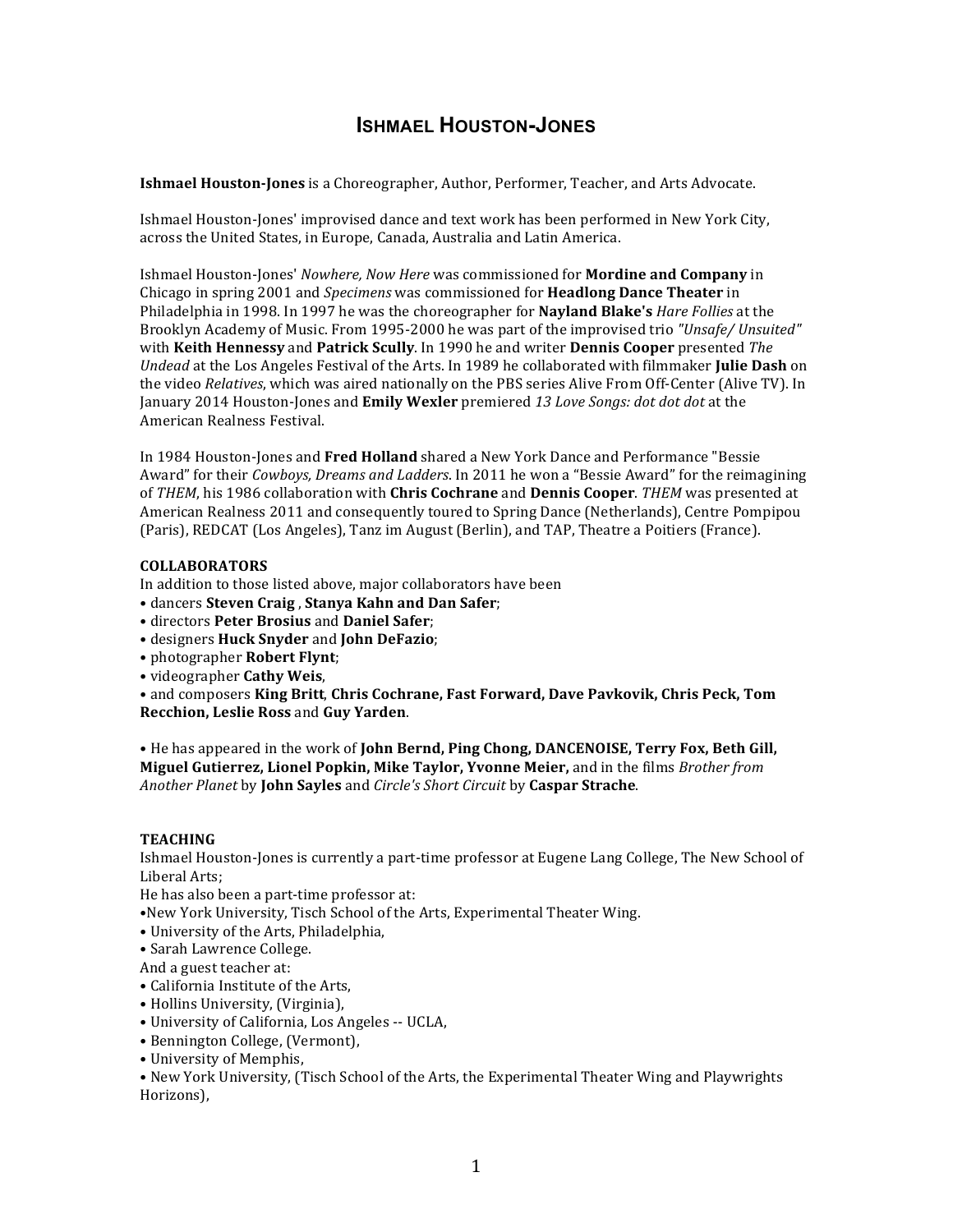- Wesleyan University, (Connecticut);
- the European Dance Development Center and the School for New Dance Development in Holland.
- La Escuela de Danza Nacional in Nicaragua,
- El Instituto de la Danza Moderna in Caracas, Venezuela,
- the School of the Art Institute of Chicago,
- the American Dance Festival at Duke University,

• the London International Summer School 2002, (Greenwich Dance Agency, Chisenhale Dance Space and Independent Dance),

- the Seattle Festival of Alternative Dance and Improvisation (SFADI),
- Movement Research, (New York),
- Moving On Center, (San Francisco),
- Urban Bush Women Summer Institute at Florida State University,
- and at numerous Performing Arts Festivals worldwide.

#### **PUBLICATIONS**

Houston-Jones' essays, fiction, interviews, and performance texts have been anthologized in the books:

- *Dance, Documents of Contemporary Art, (White Chapel gallery, 2012);*
- *Conversations on Art and Performance* (Johns Hopkins, 1999);
- *Footnotes: Six Choreographers Inscribe the Page* (G+B Arts, 1998);
- *Caught in the Act: A Look at Contemporary Multi-Media Performance* (Aperture, 1996);
- *Aroused, A Collection of Erotic Writing* (Thunder's Mouth Press, 2001);
- Best Gay Erotica 2000 (Cleis Press, 2000);
- Best American Gay Fiction, volume 2 (Little Brown, 1997);

• and *Out of Character: Rants, Raves and Monologues from Today's Top Performance Artists* (Bantam, 1996).

• He is a subject of the chapter "Speech as Act" in the book *Dances that Describe Themselves* by **Susan** Leigh Foster (Wesleyan University Press, 2002).

• and the chapter "Crossing the Great Divides" in the book *Taken by Surprise* by **Ann Cooper** Albright and David Gere, (Wesleyan University Press, 2003).

• His work has also been published in the magazines: Bomb, PAJ, Movement Research Journal; Contact Ouarterly: Real Time: Mirage, FARM: and others.

#### **FUNDING**

The work of Ishmael Houston-Jones has been supported by awards, grants and fellowships from:

*Doris Duke Impact Award* 2015

*Foundation for Contemporary Arts,* 2013 Grant to Artists

*Lower Manhattan Cultural Council,* 2013 Grants to Artists Award residency

*National Endowment for the Arts,*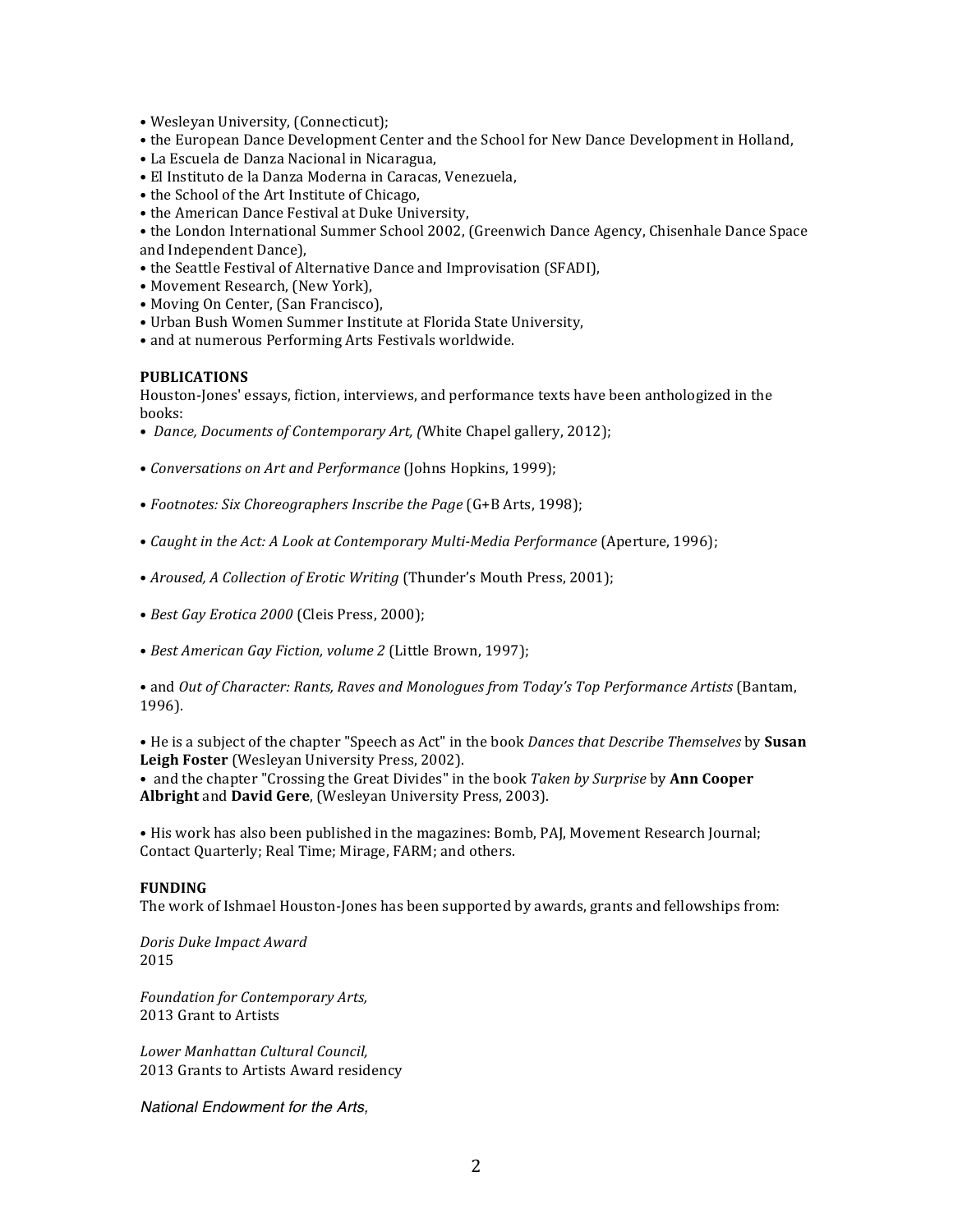Choreographer Fellowships: 1985, 1986, 1987, 1988, 1989, 1990, 1991

*New York Dance and Performance "Bessie" Award,* 2011, in collaboration with Chris Cochrane and Dennis Cooper for *THEM*

*New York Foundation for the Arts,* Choreographer Fellowship: 1985

*New York Dance and Performance "Bessie" Award,* 1984, in collaboration with Fred Holland *for Cowboys, Dreams and Ladders*

*NEA, New York State Council on the Arts, Ford Foundation, and Art Matters, Inc.,* Project Grants

## **CURATING**

Ishmael Houston-Jones recently curated *Platform 2012 Parallels* at Danspace Project; he has also served as curator for the following:

- He is the current DraftWork works-in-progress series curator for the Danspace Project New York,
- *Festival of New Swiss Dance* as part of New Europe 1999, The Swiss Institute, New York,
- Guest curator for Mad Alex Presents reading series, New York, 1998,
- *Dive In Festival of Dance Improvisation*, Danspace Project at, New York, 1993-95,
- Parallels Festival of New Black Dance, Danspace Project at St. Mark's Church, New York, 1982.

## **BOARDS**

• From 1984 until 2009 Ishmael Houston-Jones served on the Board of Directors of the Danspace Project at Saint Mark's Church and was its president from 1999-2003.

- Board of Directors of Movement Research in New York, president 2006 2009.
- He is currently the Chair of the Board of Directors of Ashley Anderson Dances, Salt Lake City, UT.
- He served on the Board of Headlong Dance Theater in Philadelphia for 15 years.
- He is on the Artists Advisory Committee of Performance Space 122.
- He is on the Advisory Board of Moving on Center in San Francisco.

## **ARTS CONSULTANT**

Ishmael Houston-Jones has served as a panelist for:

- the National Endowment for the Arts, (Choreography Fellowship and Inter-Arts),
- the New York Foundation for the Arts, (Choreography Fellowship),
- State Arts Councils for Ohio, Illinois, New Jersey, Maryland, and Massachusetts;
- the Pew Fellowship in the Arts, (Philadelphia),
- Urban Artist Initiative, (New York),
- Dance Theater Workshop, (New York),
- Arts International Inc, (New York),
- the Lower Manhattan Cultural Council,
- the Multi-Arts Production (MAP) Fund, (New York),
- • New Steps Choreographers' Series, (New York),
- and others

## **OTHER**

Ishmael Houston-Jones was the Coordinator for the Lambent Fellowship in the Arts of the Tides Foundation from 2002 - 2007. In this capacity he spearheaded and structured a program that awarded multi-year grants to individual visual and performing artists in metropolitan New York City. Fellowships totaling \$126,000 were awarded to six artists yearly.